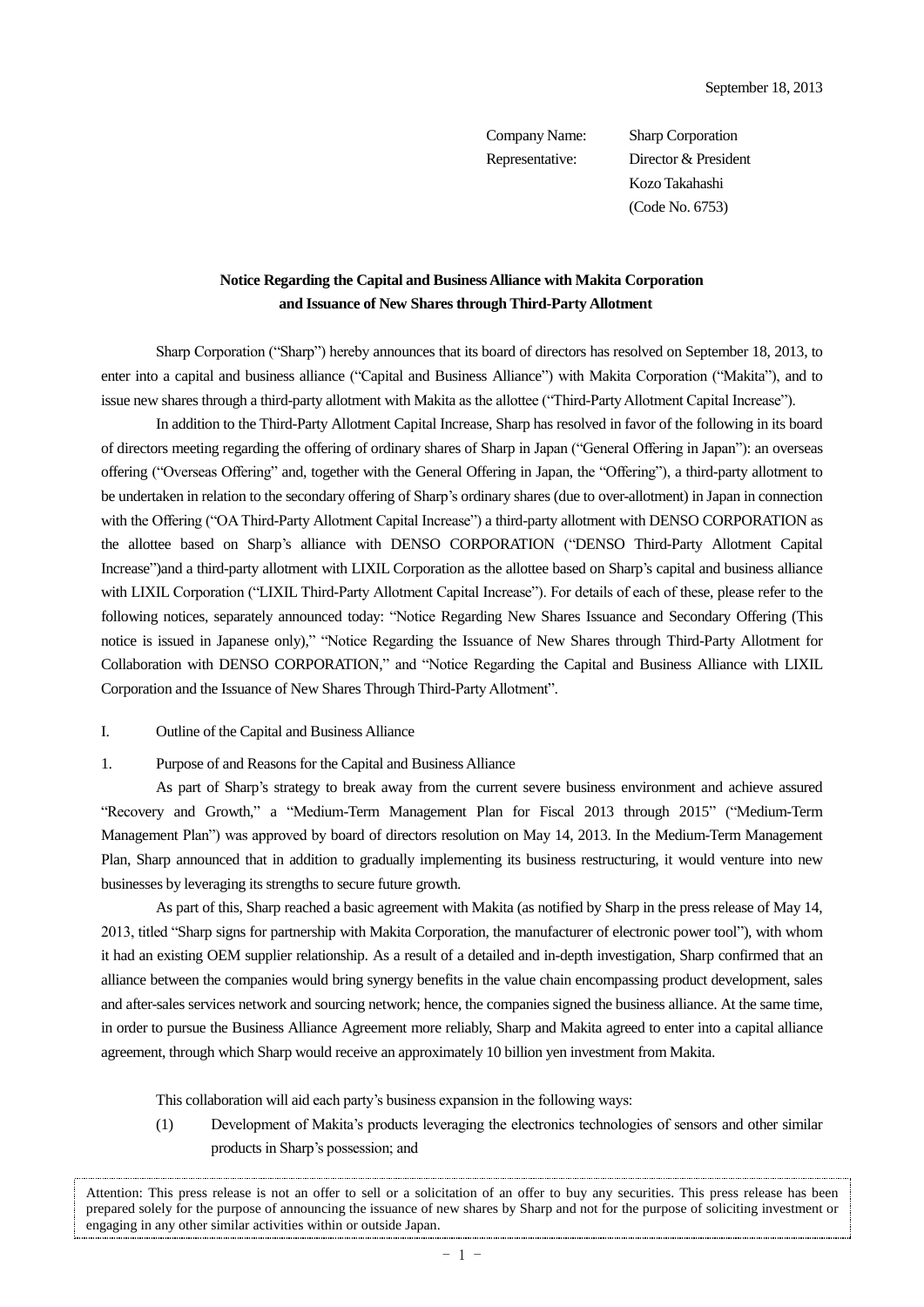(2) Mutual use of each companies' value chains, such as sales network, after-sales services network, and sourcing network.

While implementing the Medium-Term Management Plan, Sharp decided that it would pursue new businesses aggressively by moving away from the policy of doing everything in-house and by utilizing its strategic alliances, with a view to entering into business alliances with excellent companies in and outside Japan; Makita's collaboration is part of this initiative. This collaboration will help Sharp expand its business portfolio from home (inside house/roof) to ground (site); in addition, it will also help in developing the Robotics business, which is one of the new business areas conceptualized by Sharp.

2. Details of the Capital and Business Alliance

The details of the Capital and Business Alliance are as follows:

- (1) Joint development in the fields of electric power tools, home devices, OPE (Outdoor Power Equipment), and supply of commercial items by Sharp; and
- (2) Mutual use of each companies' value chains, such as sales and after-sales services network, and sourcing network.
- 3. Outline of the partner company to the Capital and Business Alliance For the outline of Makita, please refer to "II. 6. Reasons for Selecting the Allottee etc.".
- 4. Schedule Regarding the Capital and Business Alliance
- (1) Date of board of directors resolution on the Capital and Business Alliance September 18, 2013 (Wednesday)
- (2) Contract execution concerning the Capital and Business Alliance September 18, 2013 (Wednesday)
- (3) Start date of business pursuant to the Capital and Business Alliance September 18, 2013 (Wednesday)
- (4) A forthcoming resolution (Planned) on the issuance of shares in the Third-Party Allotment Capital Increase One of the dates between October 7, 2013 (Monday) and October 9, 2013 (Wednesday)
- II. Issuance of New Shares through Third-Party Allotment
- 1. Outline of Offering for Third-Party Allotment

|                | <b>Payment Date</b>                                           | One of the dates between October 22, 2013 (Tuesday) and October 24, 2013<br>(Thursday) (Note) 1                                                                                                                                                   |
|----------------|---------------------------------------------------------------|---------------------------------------------------------------------------------------------------------------------------------------------------------------------------------------------------------------------------------------------------|
| $^{\circledR}$ | Number of New Shares to<br>be Issued                          | 28,696,000 Shares (Note) 2                                                                                                                                                                                                                        |
| $\circledS$    | <b>Issue Price</b>                                            | To be determined (Note) 3                                                                                                                                                                                                                         |
| $\circled{4}$  | <b>Amount of Proceeds</b>                                     | 9,999,982,080 yen (Note) 4                                                                                                                                                                                                                        |
| (5)            | Method of Subscription or<br>Allotment<br>(Expected Allottee) | Third-party allotment<br>(All shares to be issued are expected to be allotted to Makita Corporation.)                                                                                                                                             |
| (6)            | Others                                                        | *Each of the above is subject to the relevant security registration statement being<br>effected pursuant to the Financial Instruments and Exchange Act of Japan.<br>X The terms and conditions of the Third-Party Allotment Capital Increase were |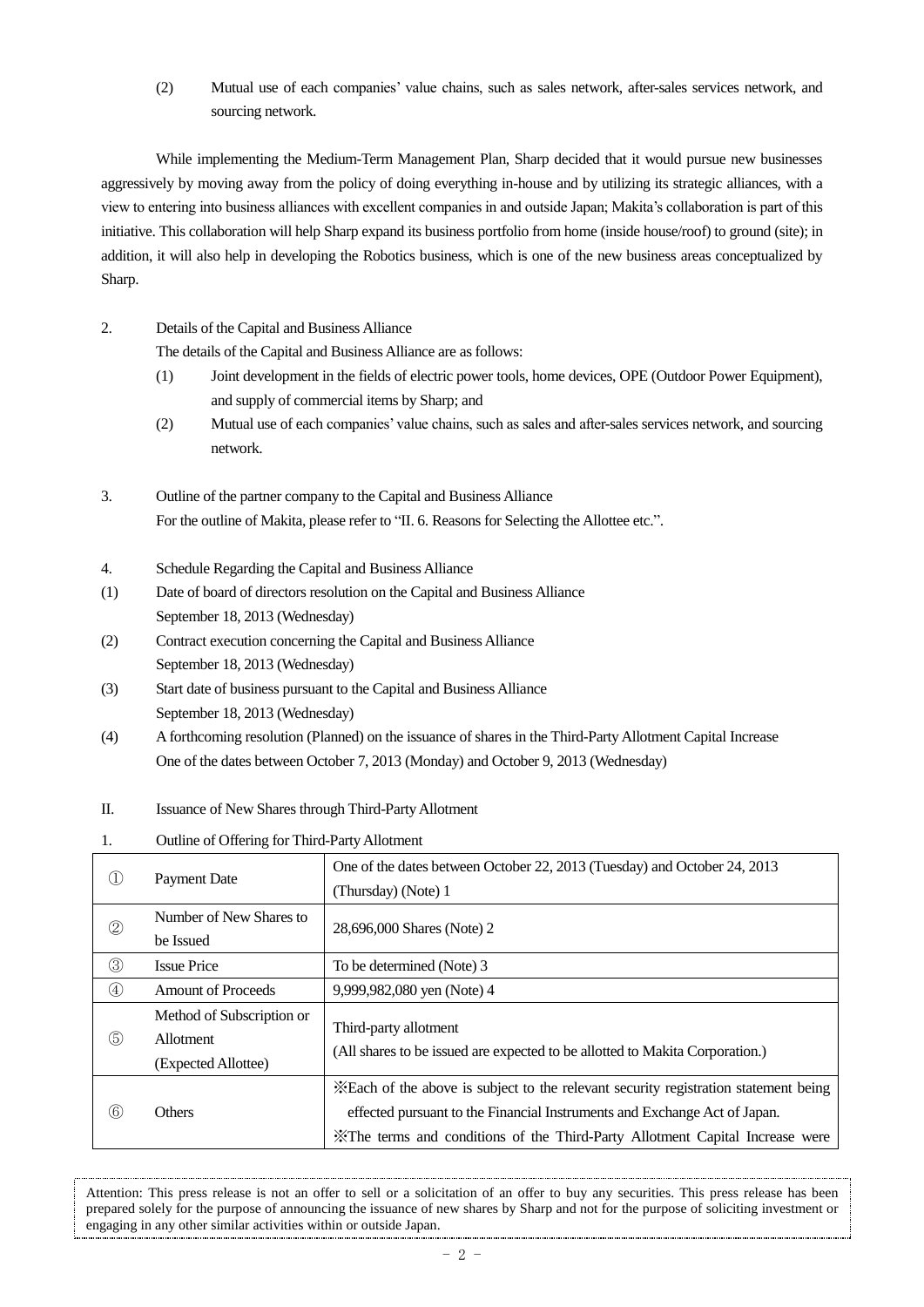| determined by Sharp's board of directors resolution passed at the meeting held on |
|-----------------------------------------------------------------------------------|
| September 18, 2013, and as soon as the issue price is determined, Sharp will pass |
| a board of directors resolution regarding the Third-Party Allotment Capital       |
| Increase A forthcoming resolution (Planned) on the issuance of shares in the      |
| Third-Party Allotment Increase is expected to be held on the Offer Price etc.     |
| Finalization Date (refer to (Note) 3).                                            |

(Note) 1. A date after 15 days from the forthcoming resolution (Planned) on the issuance of shares in the Third-Party Allotment Capital Increase.

- 2. Regarding the number of new shares to be issued, it has been determined as above by board of directors resolution as prescribed in Article 199, paragraph 1 of the Companies Act. However, if the amount obtained by multiplying the number of new shares to be issued by the issue price differs from the expected total issue price of 10,000 million yen ("Estimated Total Issue Price"), the number of shares obtained by dividing the Estimated Total Issue Price by the issue price per share (refer to (Note) 3) (any number of shares less than 1,000 shares will be rounded down) will be allotted, and Sharp will determine the number as the number of new shares to be issued by a forthcoming board of directors resolution to be held on the Offer Price etc. Finalization Date (refer to (Note) 3) as prescribed in Article 199, paragraph 1 of the Companies Act.
- 3. In the new shares issuance through the General Offering in Japan, the issue price above will be the same as the offer price determined on one of the dates between October 7, 2013 (Monday) and October 9, 2013 (Wednesday) ("Offer Price etc. Finalization Date"). In the General Offering in Japan, per the method prescribed in Article 25 of the Regulations Concerning Underwriting, etc. of Securities established by the Japan Securities Dealers Association, any price (less than 1 yen is rounded down) obtained by multiplying the closing price (the closing price of the preceding business day if the closing price for that day is not available) in regular trading of Sharp's ordinary shares on the Tokyo Stock Exchange, Inc. on the Offer Price etc. Finalization Date, by 0.90 to 1.00, in consideration of the demand situation, and so on, then the offer price decided for the General Offering in Japan will be determined on the Offer Price etc. Finalization Date.
- 4. It is the amount obtained by multiplying the number of new shares to be issued by the issue price. The amount of proceeds above is the estimated amount calculated based on the closing price of Sharp's ordinary shares on the Tokyo Stock Exchange, Inc. as of September 12, 2013 (Thursday). In a practical sense, if the amount obtained by multiplying the number of new shares to be issued by the issue price differs from the Estimated Total Issue Price, the number of shares obtained by dividing the Estimated Total Issue Price by the issue price per share (any number of shares less than 1,000 shares will be rounded down) will be allotted, and Sharp will determine the number as the number of new shares to be issued by a forthcoming board of directors resolution to be held on the Offer Price etc. Finalization Date as prescribed in Article 199, paragraph 1 of the Companies Act. Therefore, the upper limit of the amount of proceeds is 10,000 million yen.

## 2. Purpose of and Reason for Offering for Third-Party Allotment

The business environment surrounding Sharp has remained difficult due to the prolonged strong yen, rapid commoditization, and a continuing downward-market price trend of digital products. In addition, due to the economic recession in the developed world after the Lehman Brothers fall, the rapid shrinkage of the liquid crystal display TV domestic market and the sales decrease caused by the price drop after the end of the eco-point program, Sharp group has reported losses of over 900 billion yen in aggregate for FY 2011 and FY 2012.

Considering this situation, Sharp put together an organization to implement several measures to improve business performance, such as the reduction of fixed costs by optimizing inventory and reducing personnel cost through voluntary retirement, which led to Sharp reporting operating profits in the second half of FY 2012. In addition to continuing efforts to improve its business performance, Sharp announced the Medium-Term Management Plan on May 14, 2013, to reliably implement the reconstruction of the business portfolio starting in FY 2013 and become "a new Sharp" that would result in stabilizing profit growth and generating cash flow.

In the Medium-Term Management Plan, Sharp has established three basic strategies, namely: (1) shift

Attention: This press release is not an offer to sell or a solicitation of an offer to buy any securities. This press release has been prepared solely for the purpose of announcing the issuance of new shares by Sharp and not for the purpose of soliciting investment or engaging in any other similar activities within or outside Japan.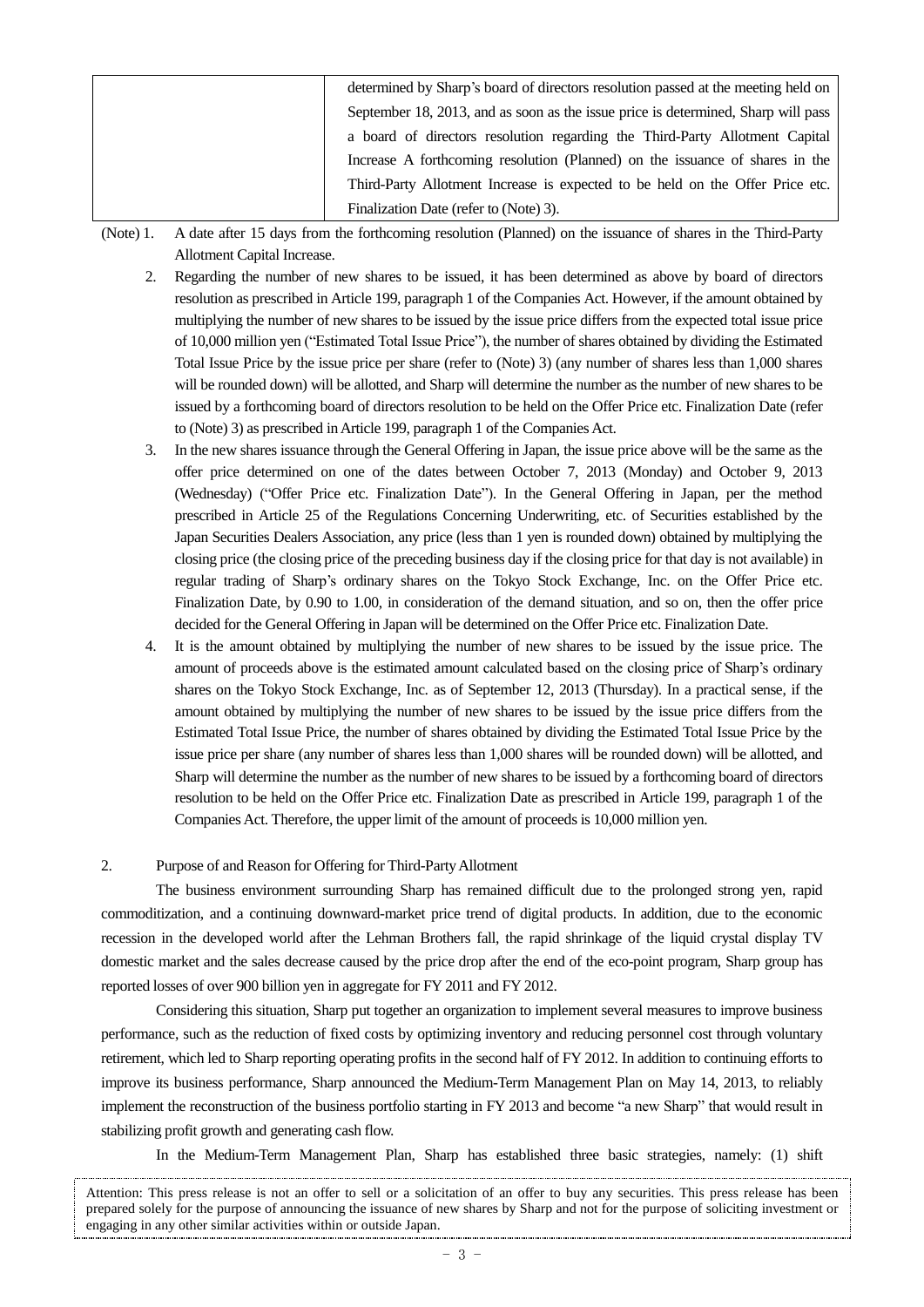management resources to "advantageous markets and fields," (2) exit closed innovation and aggressively utilize alliances, and (3) enforce executions by innovating governance systems. Furthermore, Sharp has decided to implement bold structural reforms, such as restructuring its business portfolio and closing any loss-making business. In addition, as a future growth strategy, Sharp will expand in new business areas by creating synergistic benefits between Sharp's advantageous technology and sales channels and the technologies of its partner companies. Sharp is also working on new initiatives by focusing on five business segments: "Healthcare and Medical," "Robotics," "Smart Home/Mobility (including incar)/Office," "Safety and Reliability of Food/Water/Air" and "Education."

For the purpose of reliably executing the Medium-Term Management Plan and securing strategic investment funds and building a robust financial foundation to achieve sustainable growth, in addition to the Offering, as part of this, as described in "I. Outline of the Capital and Business Alliance" above, by using Sharp's electronics technologies (including its sensor technologies)for Makita's product development and by mutually using each companies' value chains, such as sales and after-sales services network and sourcing network, Sharp will pursue an alliance with Makita. Moreover, to strengthen the trust relationship between both companies and pursue a business alliance more reliably, the Third-Party Allotment Capital Increase will be conducted with Makita as the expected allottee.

Sharp believes it will maintain sustained growth by securing an equipment investment fund etc. mainly for strategic investment areas to achieve the Medium-Term Management Plan and by implementing the Offering and the Third-Party Allotment Capital Increase, the DENSO Third-Party Allotment Capital Increase, and the LIXIL Third-Party Allotment Capital Increase (collectively referred to as "Proceeds"). In addition, by strengthening its financial foundation and securing financial flexibility achieved through the Proceeds, Sharp will aim for medium- to long-term growth of Sharp group by transforming its business structure into a sustainable profitability structure; furthermore, Sharp will strive to maximize the profits afforded to shareholders as well as all stakeholders.

## 3. Amount of Proceeds to be Procured, Intended Use of Proceeds and Timing of Use as Intended

|                | Amount of Proceeds to be Procured      |                   |          |
|----------------|----------------------------------------|-------------------|----------|
|                | <b>Total Amount of Proceeds</b>        | 9,999,982,080 yen | (Note) 3 |
| $^{\circledR}$ | Approximate Costs of<br><i>ssuance</i> | 54,000,000 yen    |          |
| ③              | <b>Approximate Net Proceeds</b>        | 9,945,982,080 yen | (Note) 4 |

(Note) 1. The approximate costs of issuance do not include consumption tax, and so on.

2. The major breakdown of the approximate costs of issuance is registration costs (approx. 35 million yen), legal advisers' fees (approx. 7 million yen), costs relating to stock exchange (approx. 9 million yen), and other costs (approx. 3 million yen).

- 3. This will be calculated by multiplying the issue price set out in "1. Outline of the Offering for Third-Party Allotment" above by the number of new shares to be issued. It is expected that the total amount of proceeds will be close to the Estimated Total Issue Price. The total amount of proceeds mentioned above is the amount of proceeds in "1. Outline of the Offering for Third-Party Allotment" above, and it is the expected amount.
- 4. This will be the total amount of proceeds less the estimated approximate costs of issuance.

# (2) Intended Use of Proceeds to be Procured and Timing of Use as Intended

The approximate net proceeds of 9,946 million yen set out above is planned to be used for the following. Until the allocation of proceeds for the following intended use, the proceeds shall be deposited in a bank.

| Intended Use of Proceeds                                                                                                                  | Amount            | Timing of Use<br>as Intended           |
|-------------------------------------------------------------------------------------------------------------------------------------------|-------------------|----------------------------------------|
| Investment in production equipment and development facilities for the<br>expansion of products in the field of electric power tools, home | 4,000 million yen | From October 2013<br>to September 2018 |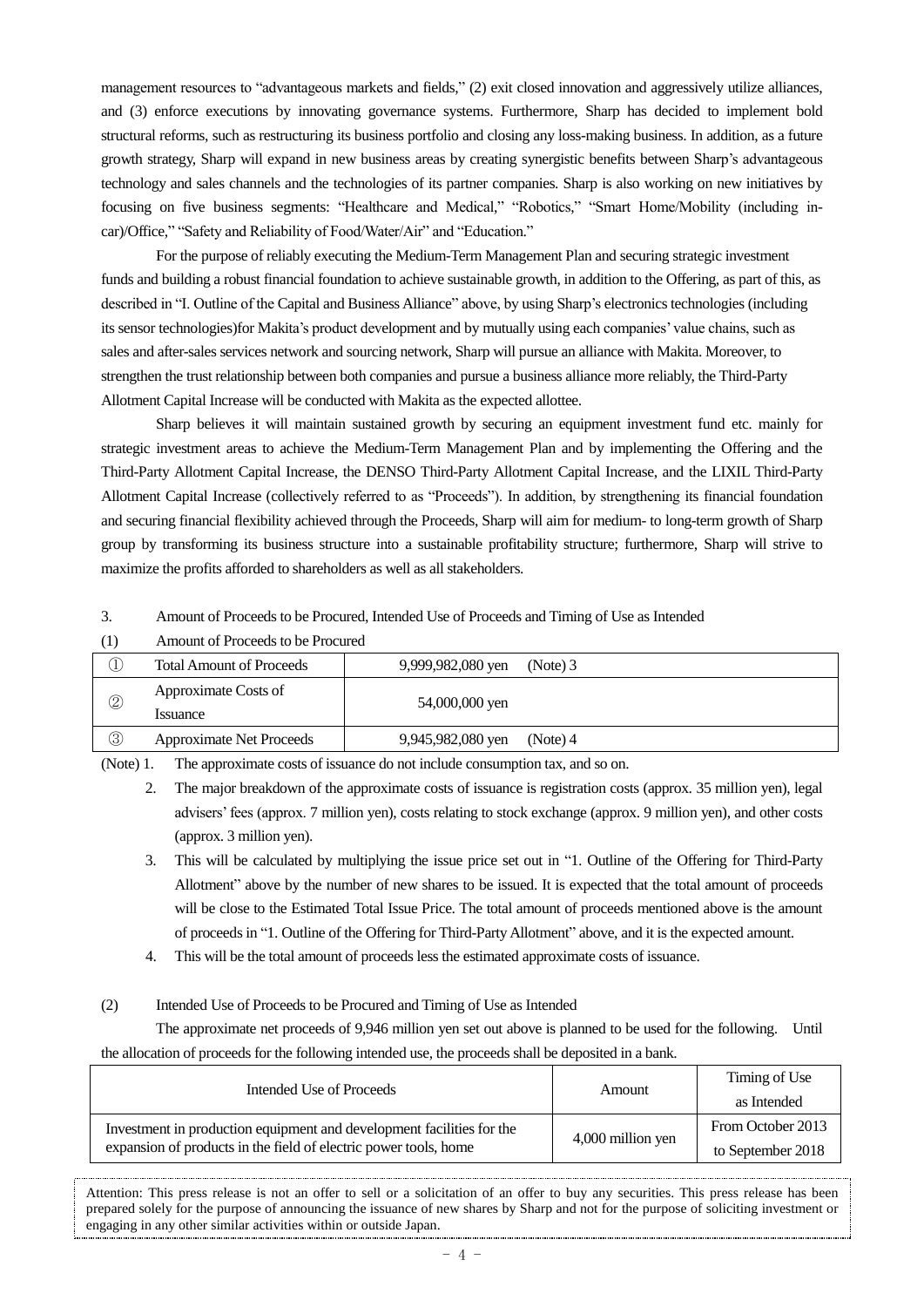| equipment, and OPE (Outdoor Power Equipment)                           |                   |                   |
|------------------------------------------------------------------------|-------------------|-------------------|
| Expenses incurred for technology development for the expansion of      |                   | From October 2013 |
| products in the field of electric power tools, home equipment, and OPE | 5,946 million yen |                   |
| (Outdoor Power Equipment)                                              |                   | to September 2018 |

As mentioned in "2. Purpose of and Reasons for the Offering for Third-Party Allotment" above, by engaging in the business alliance\* containing development of products for Makita in the fields of electric power tools, home equipment, and OPE (Outdoor Power Equipment) using Sharp's electronics technologies (including its sensor technologies), Sharp expects that it will help in developing the Robotics business, which is one of the new businesses conceptualized by Sharp. This is part of the new business initiatives in the priority business areas mentioned in the Medium-Term Management Plan, and we think it will help in increasing the corporate value of Makita and Sharp and result in sustainable growth. \* The period of business alliance is expected for 5 years from September, 2013 to September 2018.

## 4. Rationale for Use of Proceeds

Allocating proceeds for the funds required to pursue the business alliance with Makita reliably will increase Sharp's corporate value; therefore, the use of proceeds is rational.

## 5. Rationale for Conditions of Issuance

# (1) Basis of Calculation of Issue Price and Details Thereof

In the meeting held on September 18, 2013, Sharp's board of directors decided that the issue price for the Third-Party Allotment Capital Increase would be the same amount as the offer price decided for the General Offering in Japan. The offer price decided for the General Offering in Japan will be decided per the methods prescribed in Article 25 of the Regulations Concerning Underwriting, etc. of Securities established by the Japan Securities Dealers Association.

Sharp has determined that the issue price is reasonable, and this issuance does not fall under a preferred issuance of shares. All of its four corporate auditors (of which three are outside auditors), who were present at the board of directors meeting with respect to the Third-Party Allotment Capital Increase have expressed their views that this issuance is in accordance with the appropriate guideline that falls under "Methods of Deciding the Appropriate Paid Amount for Achieving Payment by Fair Price" as prescribed in Article 201, paragraph 2 of the Companies Act; moreover, these auditors have expressed their opinions that this issue price decided per this method would not fall under a preferred issuance of shares.

(2) Rationale for the Determination of the Number of Shares to be Issued and the Degree of Dilution of Shares is Reasonable

The expected number of 28,696,000 ordinary shares of Sharp to be allotted to the expected allottee under the Third-Party Allotment Capital Increase ((Note) 1) is 2.52% (2.55% against the total voting rights of 1,125,054 ((Note) 2) of 1,140,819,887 shares. This number represents the total number of shares issued before third-party allotment capital increases and is obtained by deducting (a) 35,804,000 of Sharp's ordinary shares allotted to Samsung Electronics Japan Co., Ltd. pursuant to a third-party allotment with Samsung Electronics Japan Co., Ltd. ("Samsung Electronics Japan") as the allottee ("Samsung Electronics Japan Third-Party Allotment Capital Increase") on March 28, 2013 and (b) 11,868,000 of Sharp's ordinary shares allotted to QUALCOMM pursuant to a third-party allotment with QUALCOMM INCORPORATED ("QUALCOMM") as the allottee ("QUALCOMM Second Third-Party Allotment Capital Increase") on June 24, 2013 from 1,188,491,887, the total number of Sharp's ordinary outstanding shares as of September 17, 2013.

The total number of Sharp's ordinary shares to be allotted pursuant to the Third-Party Allotment Capital Increase, the DENSO Third-Party Allotment Capital Increase, and the LIXIL Third-Party Allotment Capital Increase, combined with Sharp's ordinary shares issued pursuant to the QUALCOMM Second Third-Party Allotment Capital Increase and the Samsung Electronics Japan Third-Party Allotment Capital Increase, is 97,890,000 shares; representing 8.58% of 1,140,819,887 shares, which is the total number of shares issued before any third-party allotment capital increase (8.70%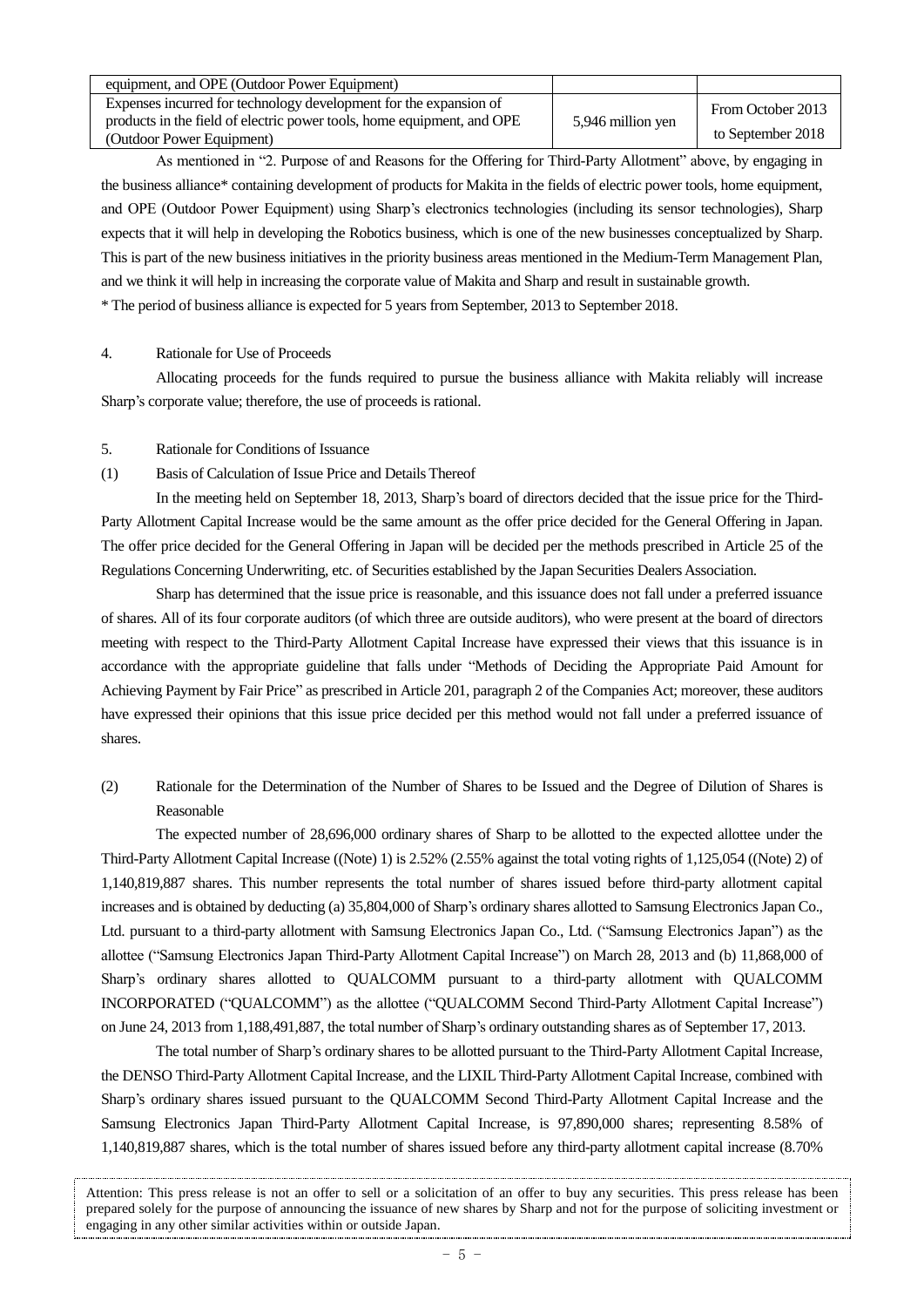against total voting rights of 1,125,054 ((Note 2)).

However, as mentioned in "2. Purpose of and Reason for the Offering for Third-Party Allotment" and "3.(2) Intended Use of Proceeds" above, the proceeds from the Third-Party Allotment Capital Increase will be allocated to the development of products for Makita using Sharp's electronics technologies (including its sensor technologies). Additionally, by developing the Robotics business, which is one of the new businesses conceptualized by Sharp, this business alliance will increase Sharp's corporate value and help sustainable growth. Therefore, Sharp has determined that the number of shares to be issued and the degree of dilution of shares by the Third-Party Capital Allotment Increase, and the total number of shares to be issued and the degree of dilution of shares by the Third-Party Capital Allotment Increase, the DENSO Third-Party Allotment Capital Increase, the LIXIL Third-Party Allotment Capital Increase, the QUALCOMM Second Third-Party Allotment Capital Increase and the Samsung Electronics Japan Third-Party Allotment Capital Increase, are reasonable.

- (Note) 1. If the amount obtained by multiplying the number of new shares to be issued by the issue price differs from the Estimated Total Issue Price, the number of shares obtained by dividing the Estimated Total Issue Price by the issue price per share (any number of shares less than 1,000 shares will be rounded down) will be allotted; furthermore, Sharp will determine the number as the number of new shares to be issued by a forthcoming board of directors resolution to be held on the Offer Price etc. Finalization Date as prescribed in Article 199, paragraph 1 of the Companies Act.
	- 2. The total number of shares with voting rights is calculated by deducting from the total of 1,188,491,887 issued shares, 5,291,887 shares in the form of fractional shares in the shareholders' register as of March 31, 2013; 10,399,000 treasury shares (excluding fractional shares); 75,000 mutually held shares; 35,804,000 ordinary shares that Sharp issued to Samsung Electronics Japan Co., Ltd. pursuant to the Samsung Electronics Japan Third-Party Allotment Capital Increase; and 11,868,000 ordinary shares that Sharp issued to QUALCOMM pursuant to the QUALCOMM Second Third-Party Allotment Capital Increase.
	- 3. If the closing price (the closing price of the preceding business day if the closing price for that day is not available) in regular trade of Sharp's ordinary shares on the Tokyo Stock Exchange, Inc. on the Offer Price etc. Finalization Date is the same as the closing price (370 yen) in regular trade of Sharp's ordinary shares on the Tokyo Stock Exchange, Inc. on September 17, 2013, any price (less than 1 yen is rounded down) obtained by multiplying these price by 0.90 will be the minimum issue price (refer to (Note3) in "1.Outline of the Offering for Third-Party Allotment" above). In this instance, 30,030,000 ordinary shares of Sharp will be allotted to the expected allottee; moreover, this is 2.63% against 1,140,819,887 shares, which is the total number of shares issued before any third-party allotment capital increase (2.67% against total voting rights of 1,125,054).

The total number of ordinary shares to be allotted pursuant to the Third-Party Allotment Capital Increase, the DENSO Third-Party Allotment Capital Increase, and the LIXIL Third-Party Allotment Capital Increase calculated by the minimum issue price will be based on the hypothesis above, and ordinary shares issued to the QUALCOMM Second Third-Party Allotment Capital Increase and the Samsung Electronics Japan Third-Party Allotment Capital Increase is 100,224,000 shares; moreover, this is 8.79% against 1,140,819,887 shares, which is the total number of shares issued before any third-party allotment capital increase (8.91% against total voting rights of 1,125,054).

6. Reasons for Selecting the Allottee etc.

| (1) | Outline of the Expected Allottee etc. |
|-----|---------------------------------------|
|-----|---------------------------------------|

|                 | Name              | Makita Corporation                                        |
|-----------------|-------------------|-----------------------------------------------------------|
| $^{\copyright}$ | ocation           | 3-11-8, Sumiyoshi-cho, Anjo-city, Aichi-prefecture, Japan |
| $\circledS$     | Name and Title of | Shiro Hori, President                                     |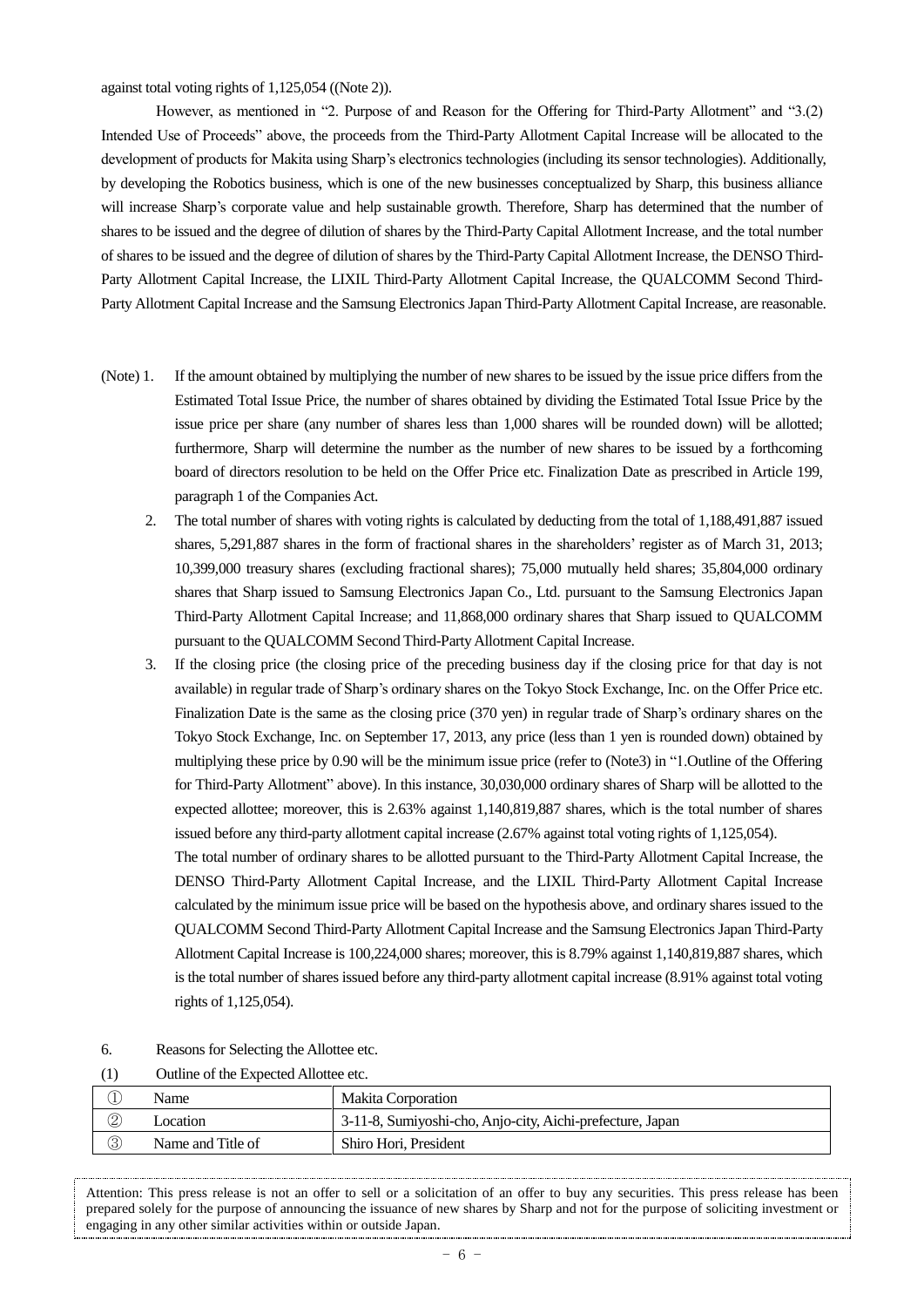|                                   | Representative                                          |                                                                                                          |                                                                                    |                      |  |  |
|-----------------------------------|---------------------------------------------------------|----------------------------------------------------------------------------------------------------------|------------------------------------------------------------------------------------|----------------------|--|--|
|                                   |                                                         | Manufacturing and sales of electric power tools, stationary woodworking                                  |                                                                                    |                      |  |  |
| $\circled{4}$                     | <b>Business</b>                                         | machines, air tools, garden tools and household tools                                                    |                                                                                    |                      |  |  |
| $\circledS$                       | Capital                                                 | 24,205.61 million yen                                                                                    |                                                                                    |                      |  |  |
| $\circledS$                       | Date of establishment                                   | December 10, 1938                                                                                        |                                                                                    |                      |  |  |
| $^\circledR$                      | Number of Issued Shares                                 | 140,008,760 shares                                                                                       |                                                                                    |                      |  |  |
| $\circledS$                       | <b>Fiscal Year Ended</b>                                | March 31                                                                                                 |                                                                                    |                      |  |  |
| $\circled{0}$                     | Number of Employees                                     | 12,680 (Consolidated)                                                                                    |                                                                                    |                      |  |  |
|                                   |                                                         |                                                                                                          | (sale distribution) Thai Seng Trading Co,. Ltd., Hayashi Co., Ltd., Tomioka Eitaro |                      |  |  |
|                                   |                                                         | Shoten Co., Ltd.                                                                                         |                                                                                    |                      |  |  |
| $^{\circledR}$                    | <b>Main Customers</b>                                   |                                                                                                          | (supplier) Sony Corporation, Showa Kougyo Co., Ltd., Sekido Kiko Mfg. Co.,         |                      |  |  |
|                                   |                                                         | Ltd.                                                                                                     |                                                                                    |                      |  |  |
| $^{\textcircled{\scriptsize{1}}}$ | Main Financing Bank                                     |                                                                                                          | The Bank of Tokyo-Mitsubishi UFJ, Ltd. and Sumitomo Mitsui Banking                 |                      |  |  |
|                                   |                                                         | Corporation, Mizuho Bank, Ltd.                                                                           |                                                                                    |                      |  |  |
|                                   |                                                         | The Master Trust Bank of Japan, Ltd. (Trust Account)                                                     |                                                                                    | 6.18%                |  |  |
| $\left( 1\right)$                 | Major Shareholder and Ratio                             | Japan Trustee Services Bank, Ltd. (Trust Account)<br>The Bank of Tokyo-Mitsubishi UFJ, Ltd.              |                                                                                    | 4.02%<br>3.01%       |  |  |
|                                   | of Shareholding                                         | Maruwa Corporation                                                                                       |                                                                                    | 2.91%                |  |  |
|                                   |                                                         | Makita Partners Investment Association                                                                   |                                                                                    | 2.88%                |  |  |
| $\circled{1}$                     | Relationships between the parties                       |                                                                                                          |                                                                                    |                      |  |  |
|                                   |                                                         |                                                                                                          | Sharp and the relevant company have no significant capital relationship.           | In                   |  |  |
|                                   | Capital Relationship                                    | addition, any related parties and affiliates of Sharp and those of the relevant                          |                                                                                    |                      |  |  |
|                                   |                                                         | company have no significant capital relationship.                                                        |                                                                                    |                      |  |  |
|                                   |                                                         | Sharp and the relevant company have no significant personnel relationship. In                            |                                                                                    |                      |  |  |
|                                   | Personnel Relationship                                  | addition, any related parties and affiliates of Sharp and those of the relevant                          |                                                                                    |                      |  |  |
|                                   |                                                         | company have no significant personnel relationship.                                                      |                                                                                    |                      |  |  |
|                                   |                                                         | Sharp and the relevant company have no transaction relationship worth                                    |                                                                                    |                      |  |  |
|                                   | <b>Transaction Relationship</b>                         | mentioning here. Besides, there is no translation relationship between concerned                         |                                                                                    |                      |  |  |
|                                   |                                                         |                                                                                                          | parties of Sharp and affiliate companies with the relevant company.                |                      |  |  |
|                                   | Status as a                                             |                                                                                                          | The relevant company does not belong to Sharp's related parties. In addition, any  |                      |  |  |
|                                   | <b>Related Party</b>                                    | related parties and affiliates of the relevant company do not belong to any related<br>parties of Sharp. |                                                                                    |                      |  |  |
| $\circled{4}$                     |                                                         | Business Results and Financial Conditions for Previous Three Fiscal Years (Based on US GAAP)             |                                                                                    |                      |  |  |
|                                   |                                                         |                                                                                                          |                                                                                    |                      |  |  |
|                                   | <b>Fiscal Year Ended</b>                                | Ended March 31, 2011                                                                                     | Ended March 31, 2012                                                               | Ended March 31, 2013 |  |  |
|                                   |                                                         |                                                                                                          | 323,778                                                                            |                      |  |  |
|                                   | <b>Total Capital</b><br>Total Assets (on a consolidated | 309,678                                                                                                  |                                                                                    | 376,332              |  |  |
|                                   | basis)                                                  | 372,507                                                                                                  | 383,256                                                                            | 440,974              |  |  |
|                                   | Net Assets (on a consolidated                           |                                                                                                          |                                                                                    |                      |  |  |
| basis) per Share (yen)            |                                                         | 2,229.63                                                                                                 | 2,366.50                                                                           | 2,751.78             |  |  |
|                                   | Sales (on a consolidated basis)                         | 272,630                                                                                                  | 295,711                                                                            | 309,630              |  |  |
|                                   | Operating Income (on a                                  | 41,909                                                                                                   | 48,516                                                                             | 45,366               |  |  |
|                                   | consolidated basis)                                     |                                                                                                          |                                                                                    |                      |  |  |
|                                   | Net Income before taxes                                 | 42,730                                                                                                   | 46,963                                                                             | 45,691               |  |  |
|                                   | Net Income to Shareholders                              | 29,905                                                                                                   | 32,497                                                                             | 31,076               |  |  |
|                                   | Net Income to Shareholders per                          | 217.08                                                                                                   | 236.78                                                                             | 228.92               |  |  |
|                                   | Share of Common Stock(yen)                              |                                                                                                          |                                                                                    |                      |  |  |
|                                   | Dividend per Share (yen)                                | 66.00                                                                                                    | 72.00                                                                              | 69.00                |  |  |

(Unit: million yen unless otherwise specified. )

(Note) 1. Capital, number of issued shares, number of employees, and major shareholders and ratio of their shareholding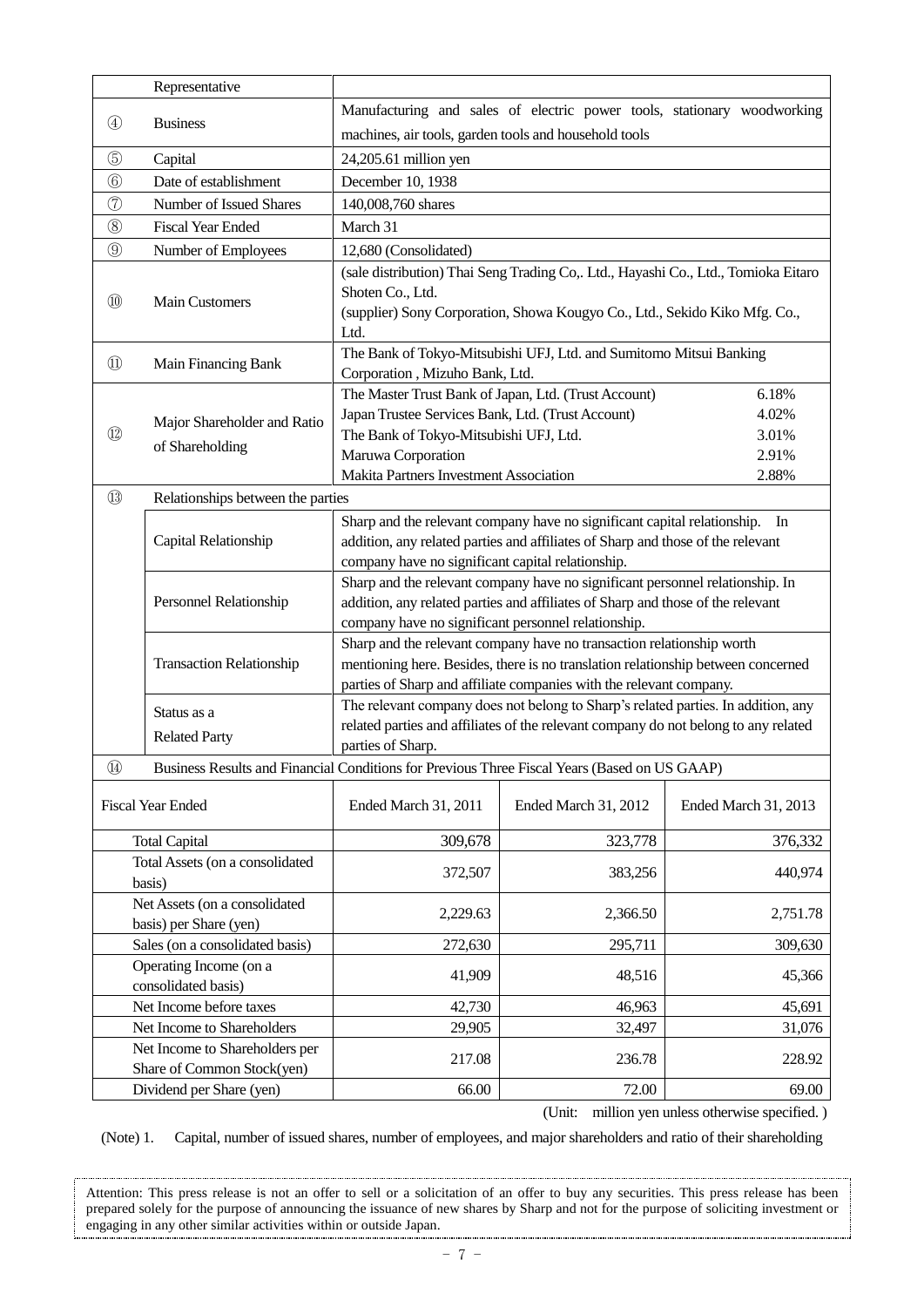are as of March 31, 2013.

2. Makita is listed in the First Section of the Tokyo Stock Exchange, Inc. and in the First Section of the Nagoya Stock Exchange, Inc.. After checking its basic philosophy and preparedness for exclusion of antisocial forces as described in the corporate governance report submitted by Makita to the aforementioned two stock exchanges, Sharp has determined that Makita and corporate officers and major shareholders of Makita have no relationship whatsoever with antisocial forces; accordingly, a confirmation document has been submitted to the Tokyo Stock Exchange, Inc..

#### (2) Reasons for Selecting the Allottee

Please refer to the aforementioned "I. 1. Purpose of and Reasons for the Capital and Business Alliance" regarding the reasons for selecting the allottee.

### (3) Policy of the Allottee for Holding Shares of Sharp

Makita, the expected allottee (the "Allottee"), has confirmed its intention of holding Sharp's ordinary shares continuously for at least 180 days as calculated from the date of issue in writing.

Besides, in the capital alliance agreement with the expected allottee, it is agreed between the companies that the expected allottee will notify Sharp in advance and discuss the policy of selling shares with Sharp, if the expected allottee wishes to transfer Sharp's shares in its possession to a third party after the passage of 180 days from the issue date of the Third Party Allotment Capital Increase.

Sharp will obtain written confirmation from the Allottee that if all or part of Sharp's ordinary shares to be allotted are assigned by the Allottee within two years as calculated from the date of issue, the Allottee shall report on such assignment to Sharp; furthermore, the Allottee will agree that Sharp will report the contents of the relevant report to the Tokyo Stock Exchange, Inc., and the contents thereof shall be made publicly available.

(4) Contents of Confirmation of Payment Capacity of the Allottee Regarding Payment for Subscription of Shares

As a result of confirming total assets, net assets, and cash, etc. (as described in the quarterly report (submitted on August 9, 2013) and the most recent securities report (submitted on June 26, 2013) by Makita to the Director-General of the Kanto Local Finance Bureau), Sharp believes Makita will be able to make payment for subscription of shares in respect of the Third-Party Allotment Capital Increase.

| $\ldots$ , $\ldots$ , $\ldots$ , $\ldots$ , $\ldots$ , $\ldots$ , $\ldots$ , $\ldots$ , $\ldots$ , $\ldots$ , $\ldots$ , $\ldots$ , $\ldots$ , $\ldots$ , $\ldots$ , $\ldots$ , $\ldots$ , $\ldots$ , $\ldots$ , $\ldots$ , $\ldots$ , $\ldots$ , $\ldots$ , $\ldots$ , $\ldots$ , $\ldots$ , $\ldots$ , $\ldots$ , $\ldots$ , $\ldots$ , $\ldots$ , $\ldots$ |       |                                          |       |
|---------------------------------------------------------------------------------------------------------------------------------------------------------------------------------------------------------------------------------------------------------------------------------------------------------------------------------------------------------------|-------|------------------------------------------|-------|
| Before Offering (as of August 31, 2013)                                                                                                                                                                                                                                                                                                                       |       | After the Offering                       |       |
| Nippon Life Insurance Company                                                                                                                                                                                                                                                                                                                                 | 4.68% | Nippon Life Insurance Company            | 3.30% |
| Meiji Yasuda Life Insurance Company                                                                                                                                                                                                                                                                                                                           | 3.85% | Meiji Yasuda Life Insurance Company      | 2.71% |
| QUALCOMM INCORPORATED                                                                                                                                                                                                                                                                                                                                         | 3.53% | QUALCOMM INCORPORATED                    | 2.49% |
| Mizuho Bank, Ltd.                                                                                                                                                                                                                                                                                                                                             | 3.53% | Mizuho Bank, Ltd.                        | 2.48% |
| The Bank of Tokyo-Mitsubishi UFJ, Ltd.                                                                                                                                                                                                                                                                                                                        | 3.51% | The Bank of Tokyo-Mitsubishi UFJ, Ltd.   | 2.47% |
| Samsung Electronics Japan Co., Ltd.                                                                                                                                                                                                                                                                                                                           | 3.01% | Samsung Electronics Japan Co., Ltd.      | 2.12% |
| Mitsui Sumitomo Insurance Co., Ltd.                                                                                                                                                                                                                                                                                                                           | 2.58% | Mitsui Sumitomo Insurance Co., Ltd.      | 1.82% |
| <b>SHARP</b> Employee Share-Holding                                                                                                                                                                                                                                                                                                                           | 2.17% | Makita Corporation                       | 1.70% |
| Association                                                                                                                                                                                                                                                                                                                                                   |       |                                          |       |
| Japan Trustee Services Bank, Ltd. (Trust                                                                                                                                                                                                                                                                                                                      | 1.92% | <b>SHARP</b> Employee Share-Holding      | 1.53% |
| Account)                                                                                                                                                                                                                                                                                                                                                      |       | Association                              |       |
| Sompo Japan Insurance Inc.                                                                                                                                                                                                                                                                                                                                    | 1.81% | Japan Trustee Services Bank, Ltd. (Trust | 1.35% |
|                                                                                                                                                                                                                                                                                                                                                               |       | Account)                                 |       |

7. Major Shareholders and Their Shareholding Ratio after the Offering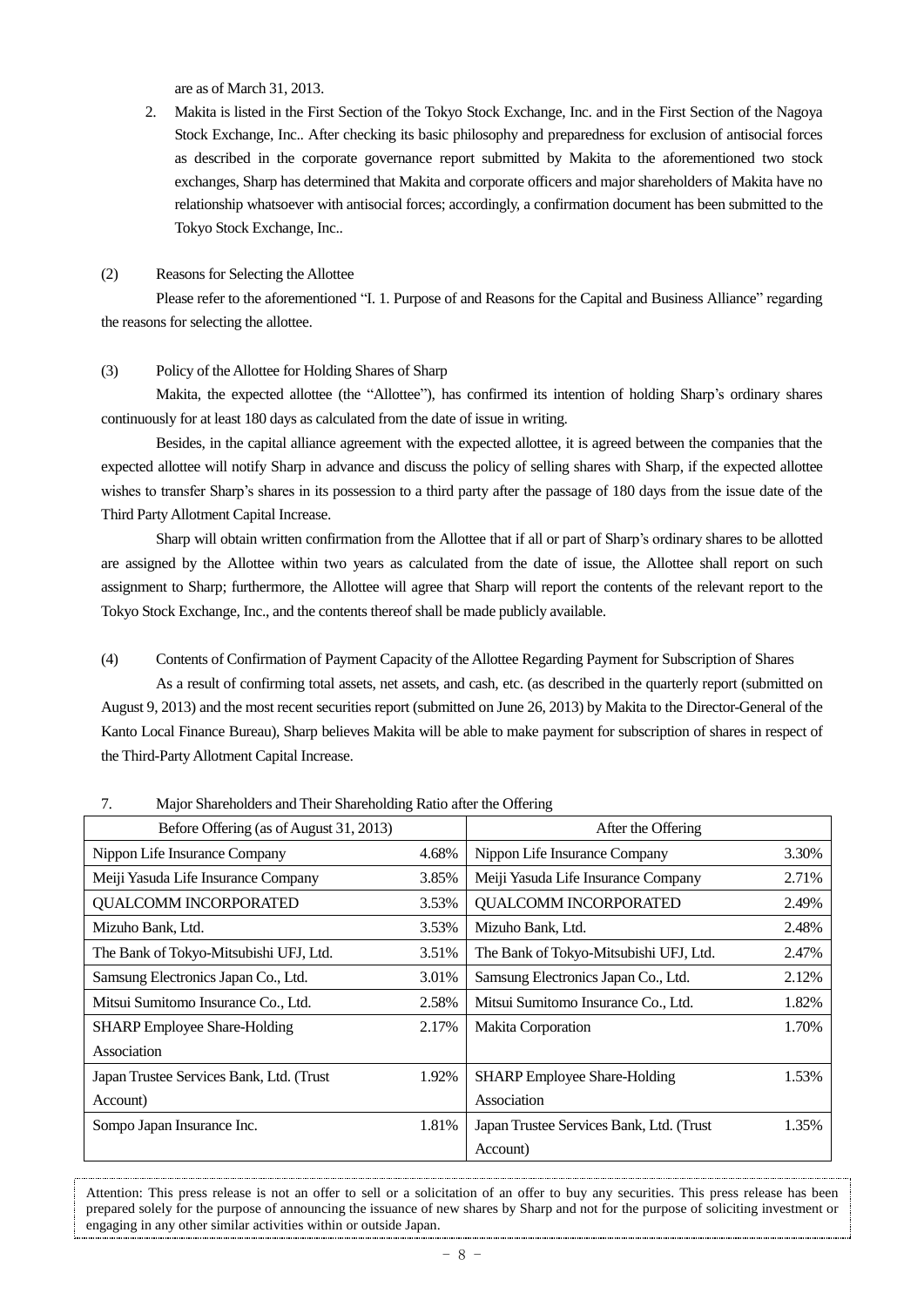- (Note) 1. On July 1, 2013, the former Mizuho Corporate Bank and the former Mizuho Bank, Ltd. merged. The former Mizuho Corporate Bank, Ltd., which is the surviving company, was renamed "Mizuho Bank, Ltd." Furthermore, in the register of shareholders as of March 31, 2013, because no share is held in the former Mizuho Bank, Ltd., in the ratio of shareholding of Mizuho Bank, Ltd. before and after the offering, the number of shares held by the former Mizuho Corporate Bank in the shareholders'register has been used as a reference for calculation.
	- 2. The shareholding ratio before the Offering is based on the shareholders' register as of March 31, 2013, including the number of shares to be issued pursuant to the QUALCOMM Second Third-Party Allotment Capital Increase. The shareholding ratio after the Offering is based on the same shareholder's register, including the number of shares to be issued pursuant to the QUALCOMM Second Third-Party Allotment Capital Increase, and taking into account the increase pursuant to the Offering, the Third-Party Allotment Capital Increase. The DENSO Third-Party Allotment Capital Increase, and the LIXIL Third-Party Allotment Capital Increase, and the figure mentioned here relates to when applications for the OA Third-Party Allotment Capital Increase for Nomura Securities Co., Ltd. have been submitted. When it is decided that the total number of shares obtained by dividing the Estimated Total Issue Price of Makita, DENSO, and LIXIL with their respective issue price per share (shares less than 1,000 shares will be rounded down) is the total number of new shares to be issued by a forthcoming board of directors resolution to be held on the Offer Price etc. Finalization Date as prescribed in Article 199, paragraph 1 of the Companies Act, the ratio of shareholding after the aforementioned offerings for all shareholders mentioned above would be calculated by dividing the number of shares obtained by adding the increase in the number of shares pursuant to the QUALCOMM Second Third-Party Allotment Capital Increase, the Offering, and the OA Third-Party Allotment Capital Increase, as well as shares to be newly issued above to the total number of outstanding shares as of March 31, 2013, with the number of shares held by each shareholder.
	- 3. In the ratio of shareholding before and after the Offering, figures are rounded to the third decimal place.

### 8. Future Prospects

The impact of the Capital and Business Alliance on consolidated business performance for the year ending March 2014 is negligible.

Today, Sharp has revised its financial results forecast for the six months ending September 30, 2013, announced on May 14, 2013. For more details, refer to "Notice of Revision of Financial Results Forecast for the Six Months Ending September 30, 2013" announced today.

# 9. Matters Concerning Procedures in the Code of Corporate Conduct

Sharp is not required to obtain an independent third-party's opinion or to confirm the intent of each shareholder concerning the Third-Party Allotment Capital Increase, as provided for in Rule 432 of the Securities Listing Regulations by the Tokyo Stock Exchange, Inc., since (1) the dilution rate of the Third-Party Allotment Capital Increase is less than 25% and (2) the Third-Party Allotment Capital Increase does not involve any change in the controlling shareholder.

10. Business Results for and Status of Equity Finance Executed in Previous Three Fiscal Years

| (1) |  |  |  | Business Results for Previous Three Fiscal Years (Consolidated) |  |
|-----|--|--|--|-----------------------------------------------------------------|--|
|     |  |  |  |                                                                 |  |

|                                        | Ended March 31, 2011    | Ended March 31, 2012    | Ended March 31, 2013    |
|----------------------------------------|-------------------------|-------------------------|-------------------------|
| Sales                                  | $3,021,973$ million yen | $2,455,850$ million yen | $2,478,586$ million yen |
| Operating Income or Operating Loss (-) | 78,896 million yen      | -37,552 million yen     | $-146,266$ million yen  |
| Ordinary Income or Ordinary Loss (-)   | 59,124 million yen      | $-65,437$ million yen   | $-206,488$ million yen  |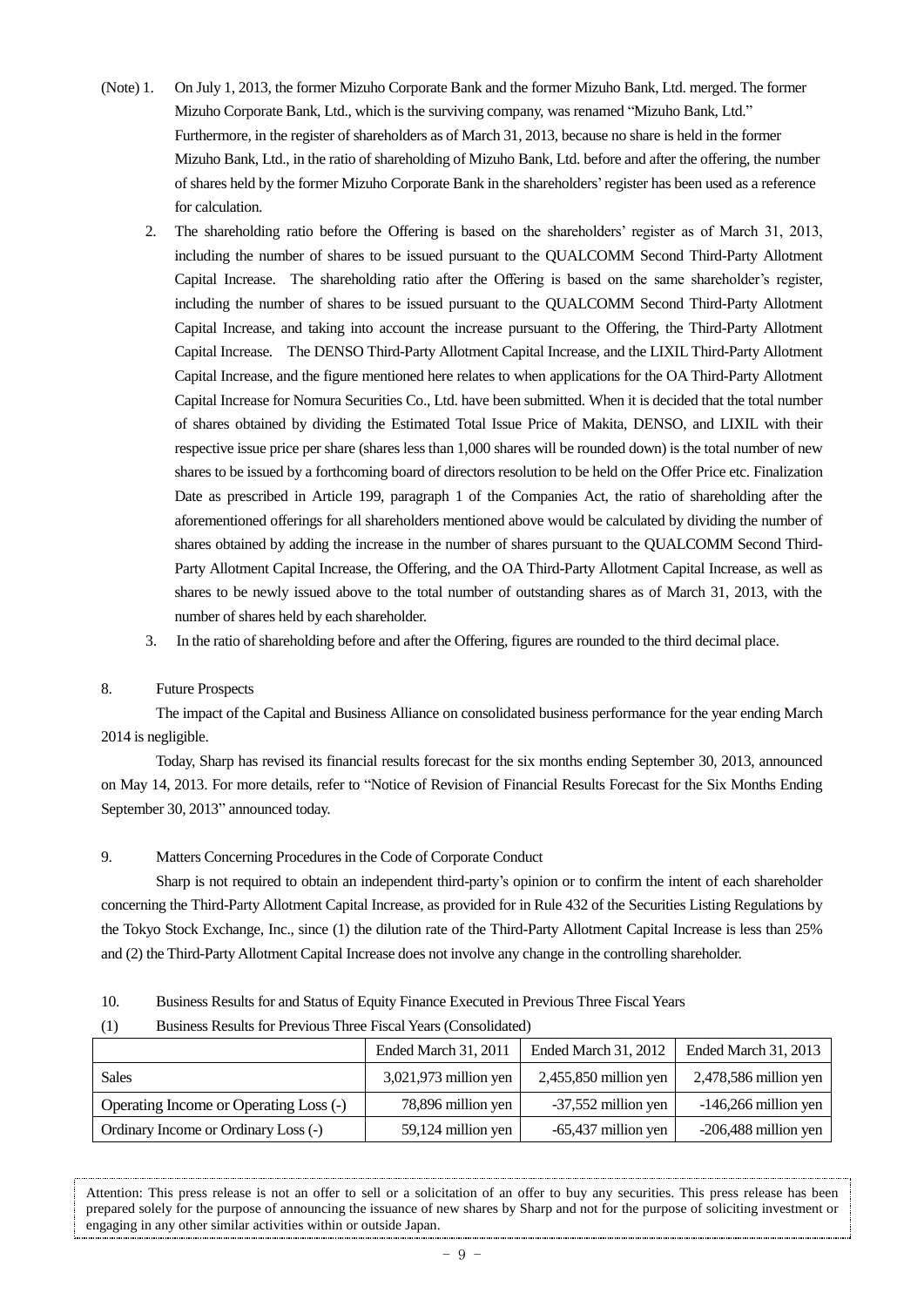| Net Income or Net Loss (-)              | 19,401 million yen | $-376,076$ million yen | $-545,347$ million yen |
|-----------------------------------------|--------------------|------------------------|------------------------|
| Net Income<br>or Net Loss (-) per Share | 17.63 yen          | $-341.78$ yen          | $-489.83$ yen          |
| Dividend per Share                      | $17.00$ yen        | $10.00$ yen            | $0.00$ yen             |
| Net Assets per Share                    | 932.46 yen         | 568.83 yen             | $106.90$ yen           |

# (2) Current Number of Issued Shares and Dilutive Shares (as of September 17, 2013)

|                                      | Number of Shares     | Ratio of Total Number of Issued Shares |
|--------------------------------------|----------------------|----------------------------------------|
| Number of Issued Shares              | 1,188,491,887 shares | 100.0%                                 |
| Number of Dilutive Shares at Current |                      |                                        |
| Conversion Price (exercise price)    | 79,272,662 shares    | 6.7%                                   |
| Number of Dilutive Shares at Minimum |                      |                                        |
| Conversion Price (exercise price)    |                      |                                        |
| Number of Dilutive Shares at Maximum |                      |                                        |
| Conversion Price (exercise price)    |                      |                                        |

# (3) Recent Stock Prices

# ① Stock Prices for Previous Three Fiscal Years

|         | Ended March 31, 2011 | Ended March 31, 2012 | <b>Ended March 31, 2013</b> |
|---------|----------------------|----------------------|-----------------------------|
| Opening | $1,172$ yen          | 824 yen              | $606$ yen                   |
| High    | $1,260$ yen          | 842 yen              | $607$ yen                   |
| Low     | $626$ yen            | $467$ yen            | $142$ yen                   |
| Closing | $825$ yen            | $604$ yen            | $272$ yen                   |

(Note 1) All prices indicated above are trading prices on the First Section of the Tokyo Stock Exchange, Inc..

|         | April     | May       | June              | July      | August    | September |
|---------|-----------|-----------|-------------------|-----------|-----------|-----------|
| Opening | $271$ yen | $325$ yen | $452$ yen         | $403$ yen | $409$ yen | 384 yen   |
| High    | $403$ yen | $633$ yen | $469$ yen         | 491 yen   | 432 yen   | $404$ yen |
| Low     | $234$ yen | $318$ yen | $351$ yen         | $391$ yen | 380 yen   | $342$ yen |
| Closing | 338 yen   | 476 yen   | $400 \text{ yen}$ | 404 yen   | 384 yen   | 370 yen   |

### ② Stock Prices for Previous Six Months

(Note) 1. All prices indicated above are trading prices on the First Section of the Tokyo Stock Exchange, Inc..

2. Shares prices in September 2013 indicated above are the stock prices as of September 17, 2013.

③ Stock Prices on the Business Day Immediately Preceding Date of Resolution Authorizing the Issuance

|         | September 17, 2013 |  |
|---------|--------------------|--|
| Opening | 348 yen            |  |
| High    | 376 yen            |  |
| Low     | 342 yen            |  |
| Closing | 370 yen            |  |

(4) Equity Finance for Previous Three Years

Regarding the Third-Party Allotment Capital Increase with QUALCOMM as the allottee undertaken on December 27, 2012 ("QUALCOMM First Third-Party Allotment Capital Increase"), the QUALCOMM Second Third-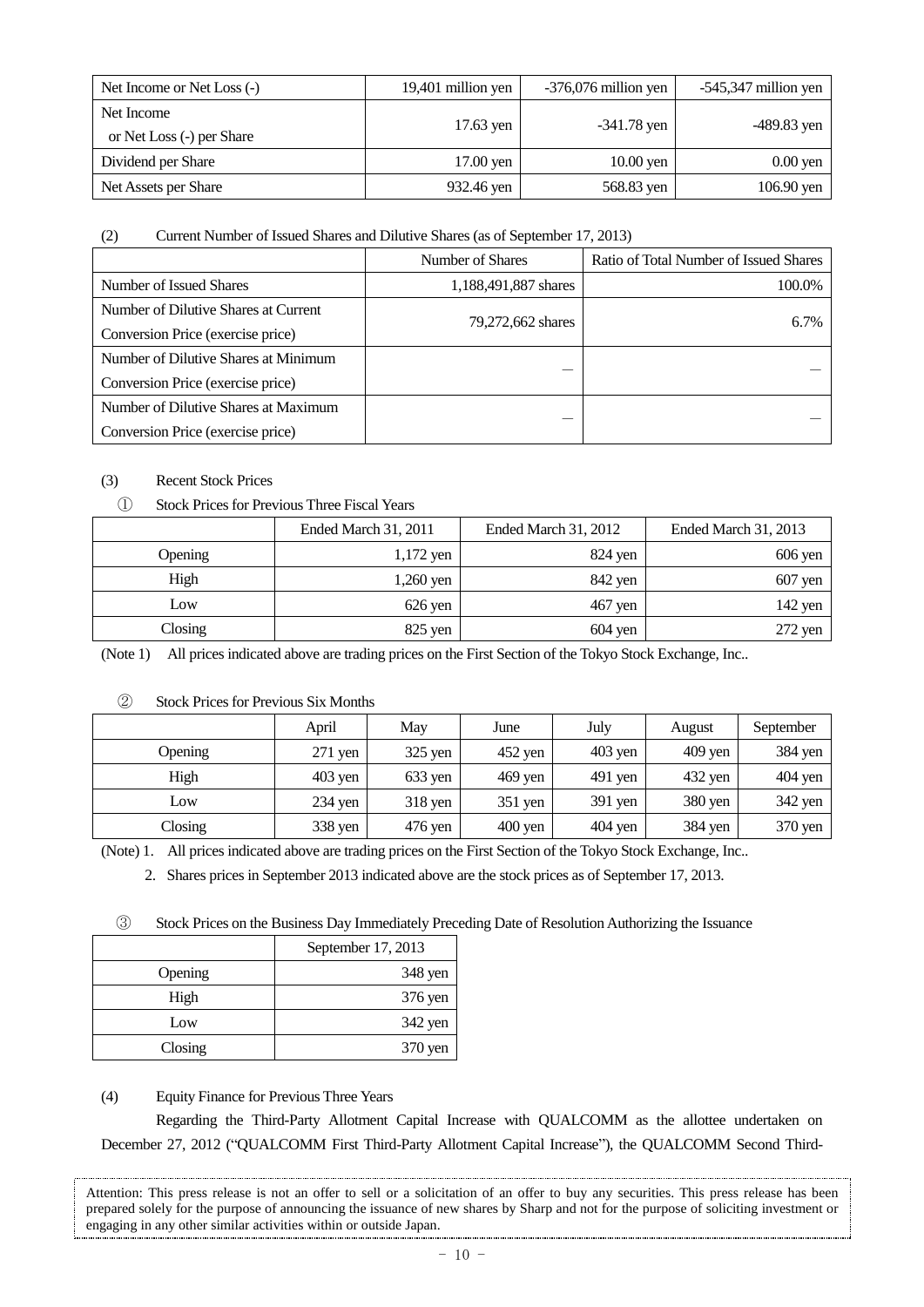Party Allotment Capital Increase and the Samsung Electronics Japan Third-Party Allotment Capital Increase, payment has been completed for all of them.

The contents of each of the above offerings at the time of the respective announcements of the Third-Party Allotment Capital Increase are as follows:

| <b>Payment Date</b>                    | December 27, 2012                                                           |
|----------------------------------------|-----------------------------------------------------------------------------|
| <b>Amount of Proceeds</b>              | 4,711,680,000 yen (Estimated Net Amount)                                    |
| <b>Issue Price</b>                     | 164 yen per share                                                           |
| Total number of issued shares          | 1,110,699,887 shares                                                        |
| Number of shares offered               | 30,120,000 shares                                                           |
| Total number of shares after offering  | 1,140,819,887 shares                                                        |
| Allottee                               | <b>QUALCOMM INCORPORATED</b><br>30,120,000 shares                           |
| Initial purpose of use of the funds as | Development cost for the next generation MEMS display and investment in the |
| intended at the time of issue:         | equipment required for development                                          |
| Timing of use of funds as intended at  | December 2012 to March 2013                                                 |
| the time of issue                      |                                                                             |
| Status of allocation as of today       | Allocation has been made as per the initial purpose of use of the funds.    |

| <qualcomm allotment="" capital="" first="" increase="" third-party=""></qualcomm> |  |
|-----------------------------------------------------------------------------------|--|
|                                                                                   |  |

<Samsung Electronics Japan Third-Party Allotment Capital Increase>

| <b>Payment Date</b>                                                      | March 28, 2013                                                                                                                                              |
|--------------------------------------------------------------------------|-------------------------------------------------------------------------------------------------------------------------------------------------------------|
| <b>Amount of Proceeds</b>                                                | 10,134,160,000 yen (Estimated net amount)                                                                                                                   |
| <b>Issue Price</b>                                                       | 290 yen per share                                                                                                                                           |
| Total number of issued shares                                            | 1,140,819,887 shares                                                                                                                                        |
| Number of shares offered                                                 | 35,804,000 shares                                                                                                                                           |
| Total number of shares after offering                                    | 1,176,623,887 shares                                                                                                                                        |
| Allottee                                                                 | Samsung Electronics Japan Co., Ltd. 35,804,000 shares                                                                                                       |
| Initial purpose of use of the funds as<br>intended at the time of issue: | Introduction of new technology for LCDs with high-definition features,<br>investment including rationalization of manufacturing facilities for LCDs used in |
|                                                                          | mobile devices such as tablet terminals and notebook computers with high-<br>definition features                                                            |
| Timing of use of funds as intended at<br>the time of issue               | April 2013 to March 2015                                                                                                                                    |
| Status of allocation as of today                                         | Partial allocation has been made as per the initial purpose of use of the funds.                                                                            |

### <QUALCOMM Second Third-PartyAllotment Capital Increase>

| <b>Payment Date</b>                    | June 24, 2013                                                                    |
|----------------------------------------|----------------------------------------------------------------------------------|
| <b>Amount of Proceeds</b>              | 5,852,736,000 yen (Estimated net amount)                                         |
| <b>Issue Price</b>                     | 502 yen per share                                                                |
| Total number of issued shares          | 1,176,623,887 shares                                                             |
| Number of shares offered               | 11,868,000 shares                                                                |
| Total number of shares after offering  | 1,188,491,887 shares                                                             |
| Allottee                               | QUALCOMM INCORPORATED 11,868,000 shares                                          |
| Initial purpose of use of the funds as | Development cost for the production technology of the next generation MEMS       |
| intended at the time of issue:         | display and investment in the equipments required for the development of         |
|                                        | production technology                                                            |
| Timing of use of funds as intended at  | June 2013 to December 2014                                                       |
| the time of issue                      |                                                                                  |
| Status of allocation as of today       | Partial allocation has been made as per the initial purpose of use of the funds. |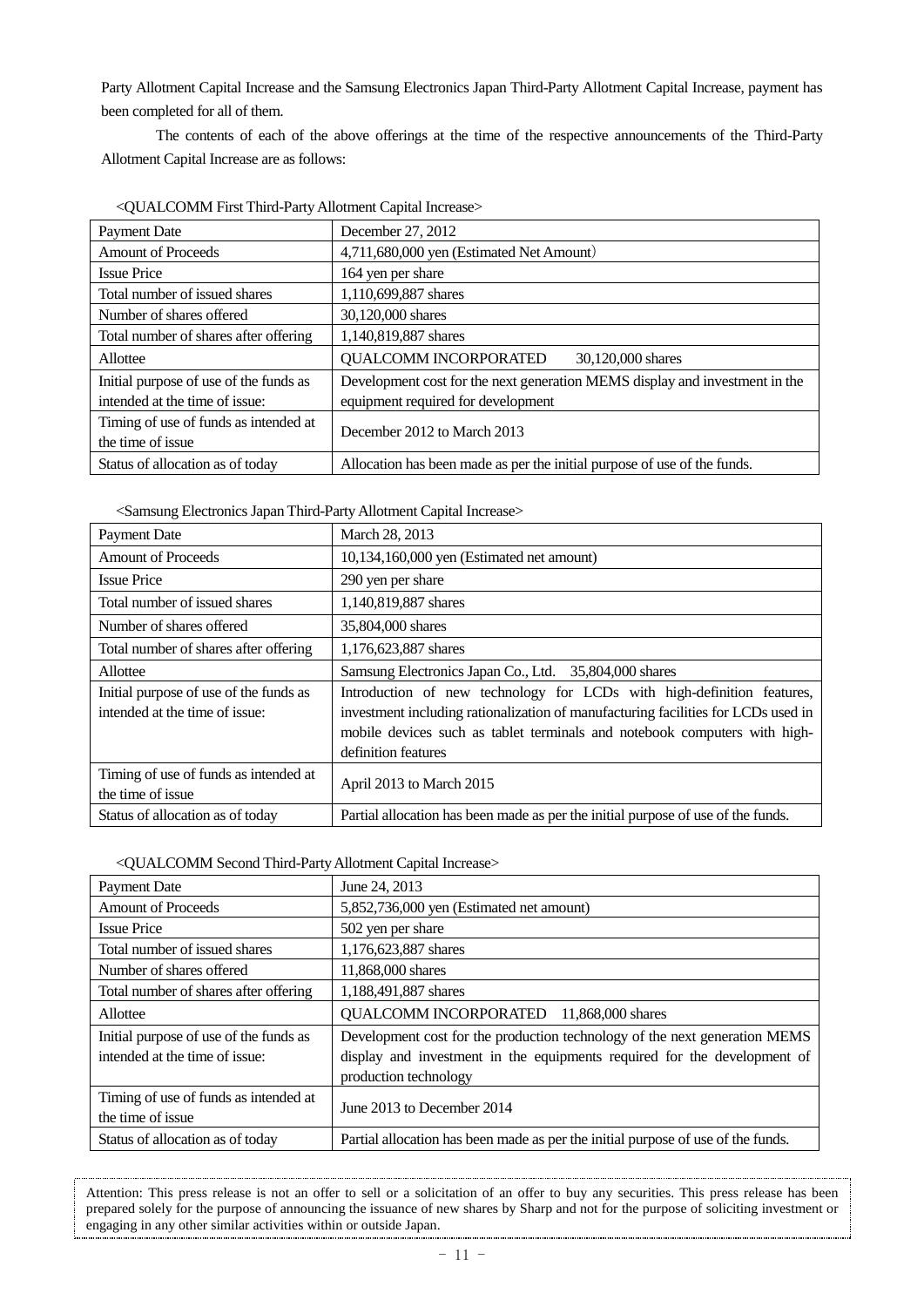| 11. | <b>Issue Procedure</b>          |                                                                              |
|-----|---------------------------------|------------------------------------------------------------------------------|
| (1) | Classes and Number of shares    | Sharp's ordinary shares, 28,696,000 Shares (Note) 1                          |
|     | offered                         |                                                                              |
| (2) | <b>Issue Price</b>              | To be determined (Note) 2                                                    |
| (3) | <b>Total Amount of proceeds</b> | 9,999,982,080 yen (Note) 3                                                   |
| (4) | Amount of increase in capital   | 4,999,991,040 yen (Note) 4                                                   |
| (5) | Amount of increase in capital   | 4,999,991,040 yen (Note) 5                                                   |
|     | reserve fund                    |                                                                              |
| (6) | Method of Subscription or       |                                                                              |
|     | Allotment                       | Third-party allotment                                                        |
|     | (Expected Allottee and          | (All shares to be issued are expected to be allotted to Makita Corporation.) |
|     | expected number of allotted     |                                                                              |
|     | shares)                         |                                                                              |
| (7) | <b>Payment Date</b>             | One of the dates between October 22, 2013 (Tuesday) and October 24,          |
|     |                                 | 2013 (Thursday) (Note) 6                                                     |
| (8) | Other                           | *Each of the above is subject to effectuation of the relevant security       |
|     |                                 | registration statement pursuant to the Financial Instruments and             |
|     |                                 | Exchange Act of Japan.                                                       |
|     |                                 | X The terms and conditions of the Third-Party Allotment Capital Increase     |
|     |                                 | were determined by the resolution passed at the board meeting of Sharp       |
|     |                                 | held on September 18, 2013, and as soon as the issue price is                |
|     |                                 | determined, Sharp will pass resolution of the board meeting with regard      |
|     |                                 | to the Third-Party Allotment Capital Increase. A forthcoming resolution      |
|     |                                 | of issuance of shares in the Third-Party Allotment Increase is expected to   |

(Note) 1. Regarding the number of new shares to be issued, it has been determined as above by board of directors resolution as prescribed in Article 199, paragraph 1 of the Companies Act. However, if the amount obtained by multiplying the number of new shares to be issued by the issue price differs from the Estimated Total Issue Price, the number of shares obtained by dividing the Estimated Total Issue Price by the issue price per share (any number of shares less than 1,000 shares will be rounded down) will be allotted, and Sharp will determine the number as the number of new shares to be issued by a forthcoming board of directors resolution to be held on the Offer Price etc. Finalization Date as prescribed in Article 199, paragraph 1 of the Companies Act.

be held on the Offer Price etc. Finalization Date.

- 2. In the new share issuance pursuant to the General Offering in Japan, the issue price above will be the same as the offer price determined on the Offer Price etc. Finalization Date. In the General Offering in Japan, per the method prescribed in Article 25 of the Regulations Concerning Underwriting, etc. of Securities established by the Japan Securities Dealers Association, any price (less than 1 yen is rounded down) obtained by multiplying the closing price (the closing price of the preceding business day if the closing price for that day is not available) in regular trading of Sharp's ordinary shares on the Tokyo Stock Exchange, Inc. on the offer Price etc. Finalization Date, by 0.90 to 1.00, in consideration of the demand situation, and so on, then the Offer price in the General Offering in Japan is determined on the Issue Price Finalization Date.
- 3. It is the amount obtained by multiplying the number of new shares to be issued ((Note) 1) by the issue price ((Note) 2). The total amount of proceeds above is the estimated amount calculated based on the closing price of Sharp's ordinary shares on the Tokyo Stock Exchange, Inc. as of September 12, 2013 (Thursday).
- 4. The amount of capital to be increased is the amount of capital to be increased under the Companies Act, and it